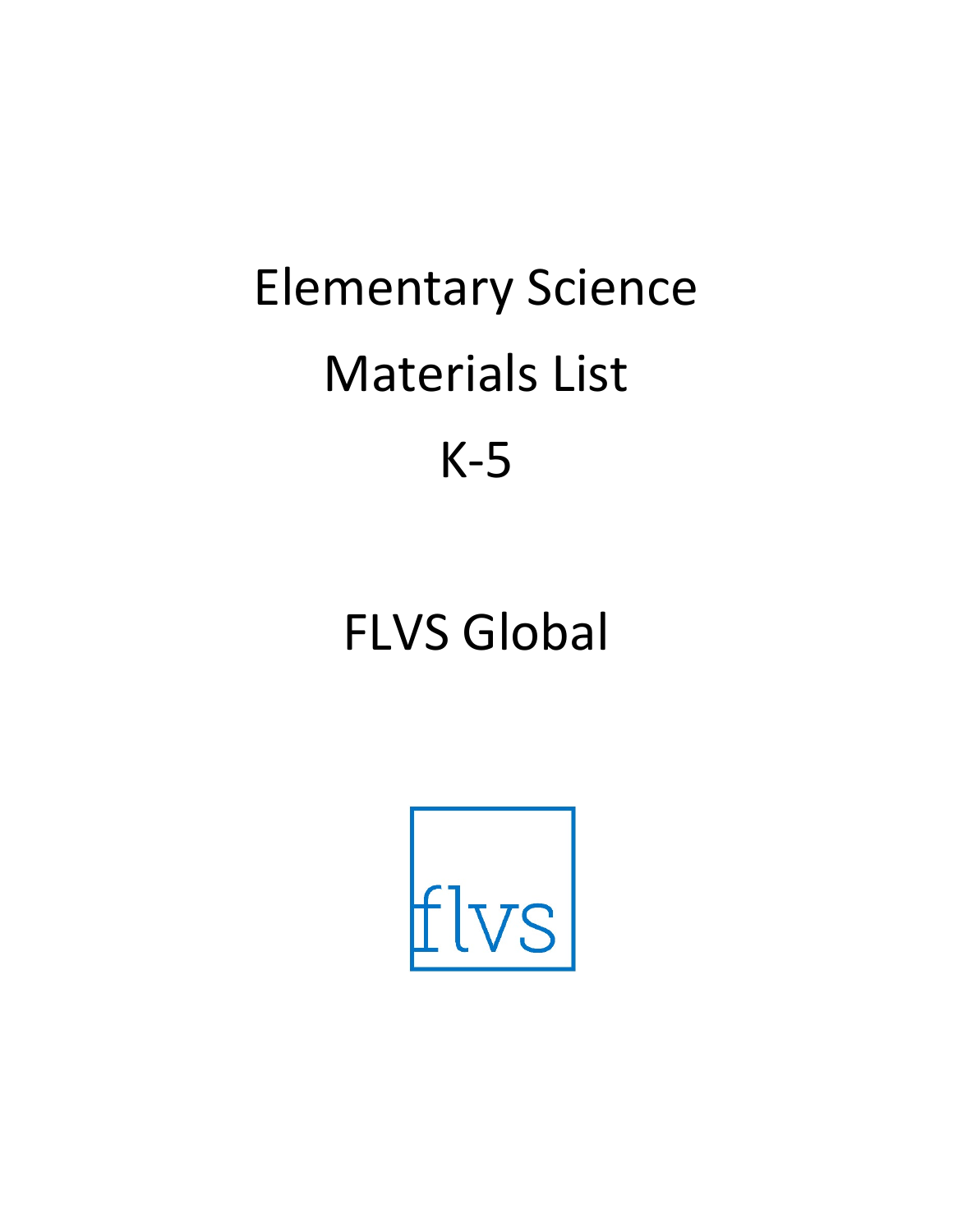

### **Student-Supplied Resources:**

- Printer
- Disk space on your computer as well as external device to back up your files (flash drive, external hard drive, CD–Rom, etc.)
- Cell phone to take photo of student's work or scanner to scan student's work
- Science Notebook (three-ring binder)
- Pencils
- Erasers
- Scissors
- Crayons and colored pencils
- Glue
- Tape
- Ruler
- Printer paper
- Multi-colored paper

### **Module Specific Materials:**

- towel
- 10 small household items
- food coloring
- Q-Tips
- liquid soap
- milk
- plate
- paint
- shoe
- 8 containers you cannot see into (cardboard boxes, plastic eggs, etc.)
- sand
- marbles
- beads
- coins
- magazines
- blindfold
- milk jug
- elastic bands
- newspaper
- potato
- household food items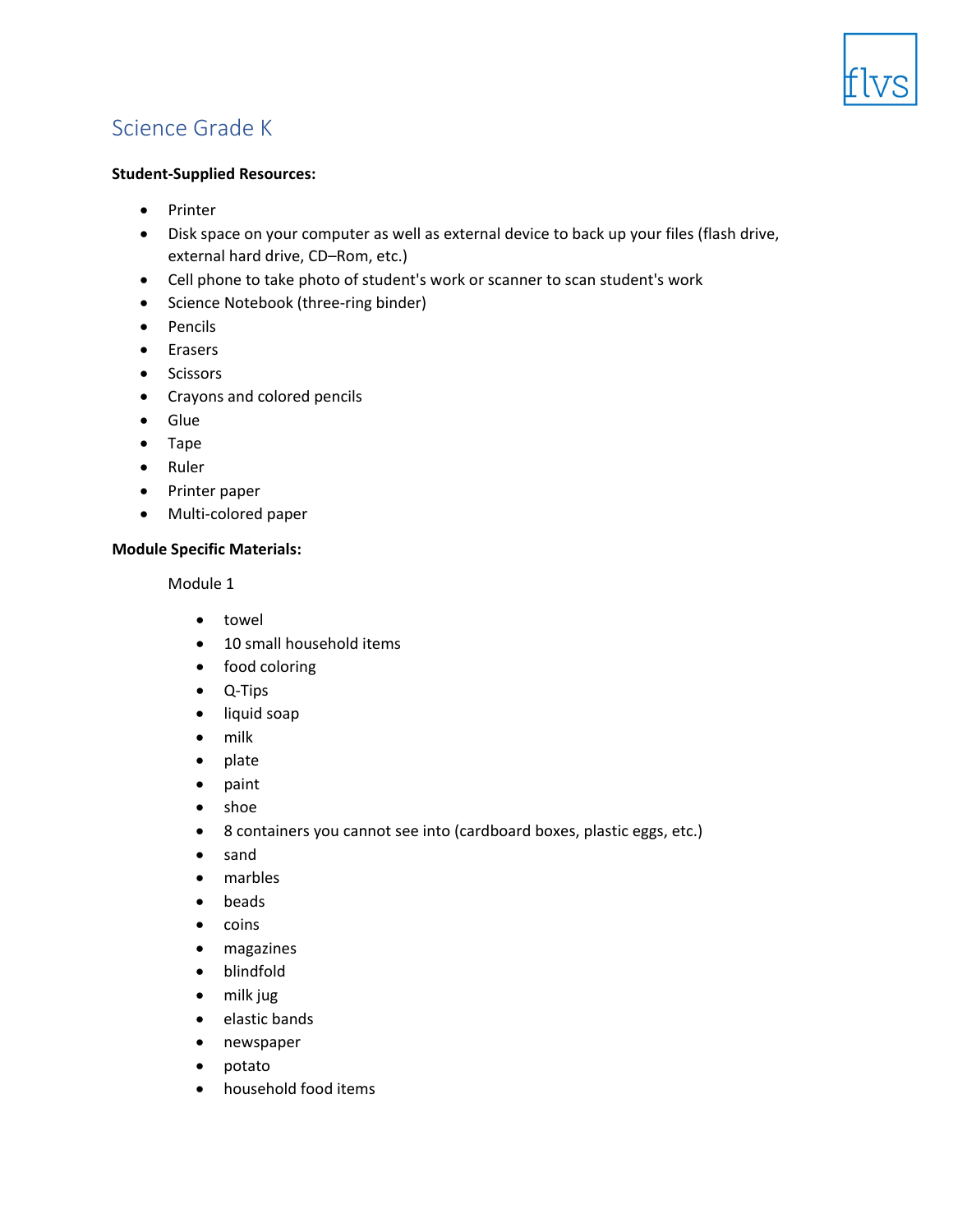

- different sized blocks
- newspaper
- glass jar
- playdough
- 4 black beans
- 2 unlabeled jars
- 4 green peas
- marble
- stapler
- sand
- hole punch
- straws
- pipe cleaners
- popsicle sticks
- paint
- paint brushes/sponges
- cotton balls
- glitter
- ribbon
- cardboard
- magazines
- egg cartons
- plastic lids
- sugar
- salt
- 5 mystery items
- empty box or bag
- cookie cutters
- rolling pin

### Module 3

- 8 objects with different textures
- 8 different colored items

- balloon
- speaker
- toilet paper roll
- plastic cup
- beads or rice or beans
- shoebox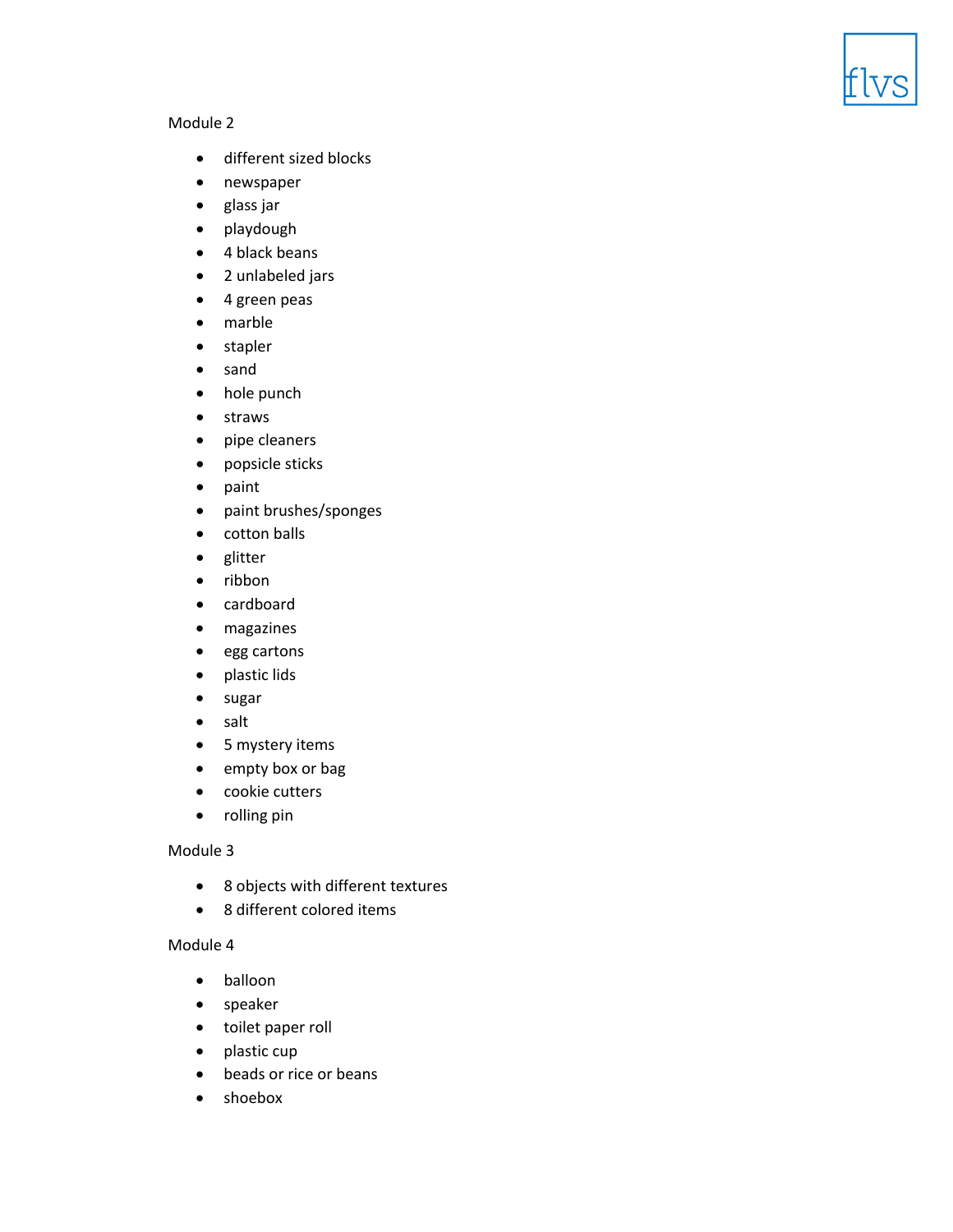

- a flat surface
- salt
- wax paper
- cooking pot
- elastic bands
- sticks

- toy car
- books or cushions
- an object with wheels
- string or rope
- plastic bag
- start/finish line
- a toy you can drop

### Module 6

- straw
- rope or string
- plastic bottles, cans, or containers
- stick
- rolled up towels or pool noodles
- water bottles
- books
- cans
- toy cars
- ping pong ball or paper clip
- toy blocks
- basket or clothes hanger
- ball or rolled up socks
- cup
- ice cubes
- salt
- coins
- toys on wheels
- marbles
- dominoes
- toilet paper roll

- small, light object
- 2 objects safe to drop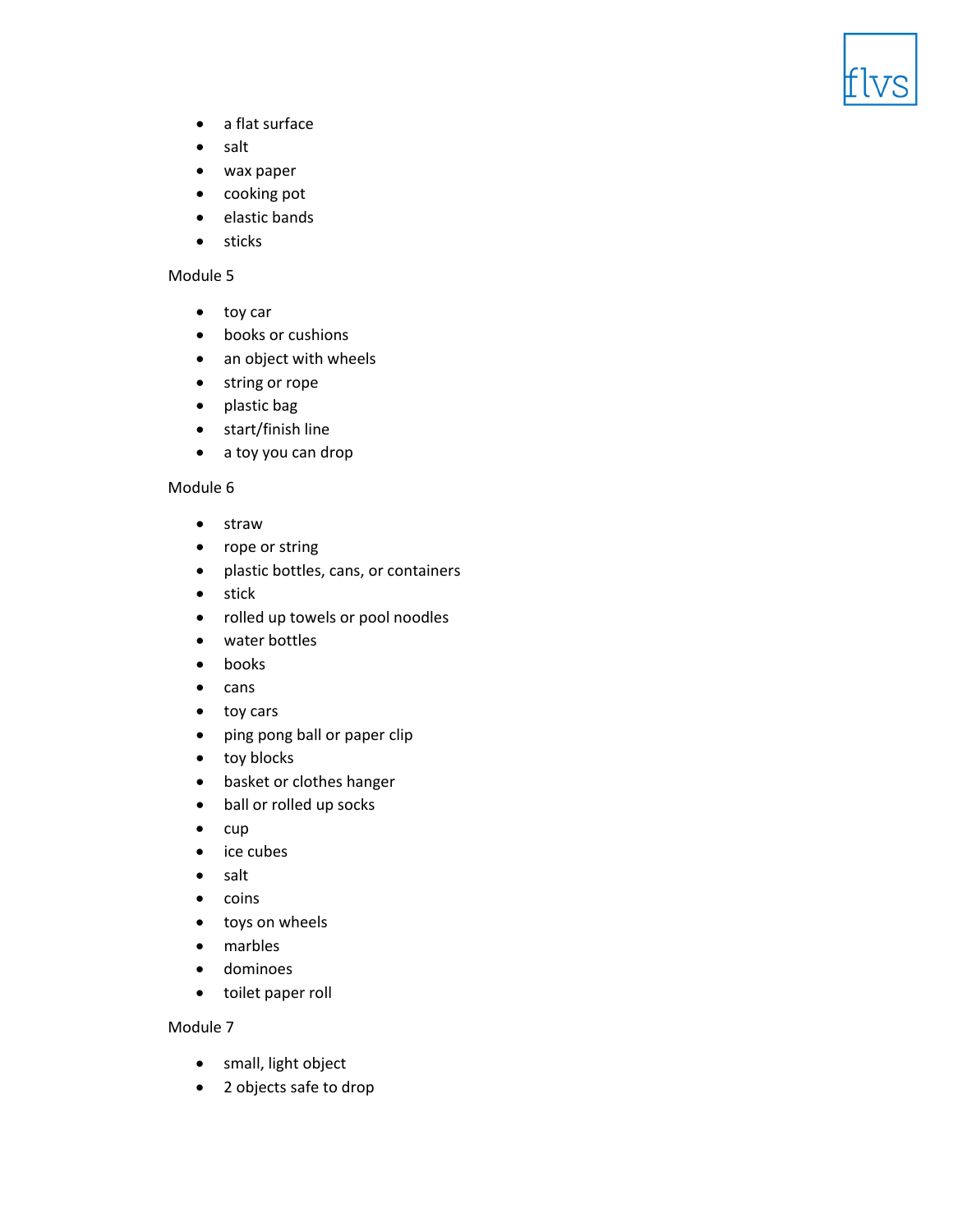

- paint
- objects to make a tower
- paint brushes
- cup with water
- canvas
- tissue paper
- string
- 1 quarter (or small weighted objects)
- small object to put on top of water

- containers
- colored beads
- recyclable materials
- containers of soil
- water
- googly eyes
- proper walking shoes
- glass
- pipe cleaners
- modeling clay
- flashlight
- outdoor clothes

### Module 9

• pictures of the sun

### Module 10

- clipboard
- modeling clay

### Module 11

- modeling clay (green, yellow, brown, red)
- clipboard
- small digging shovel
- toothpicks

- Java
- Windows Media Player
- Apple iTunes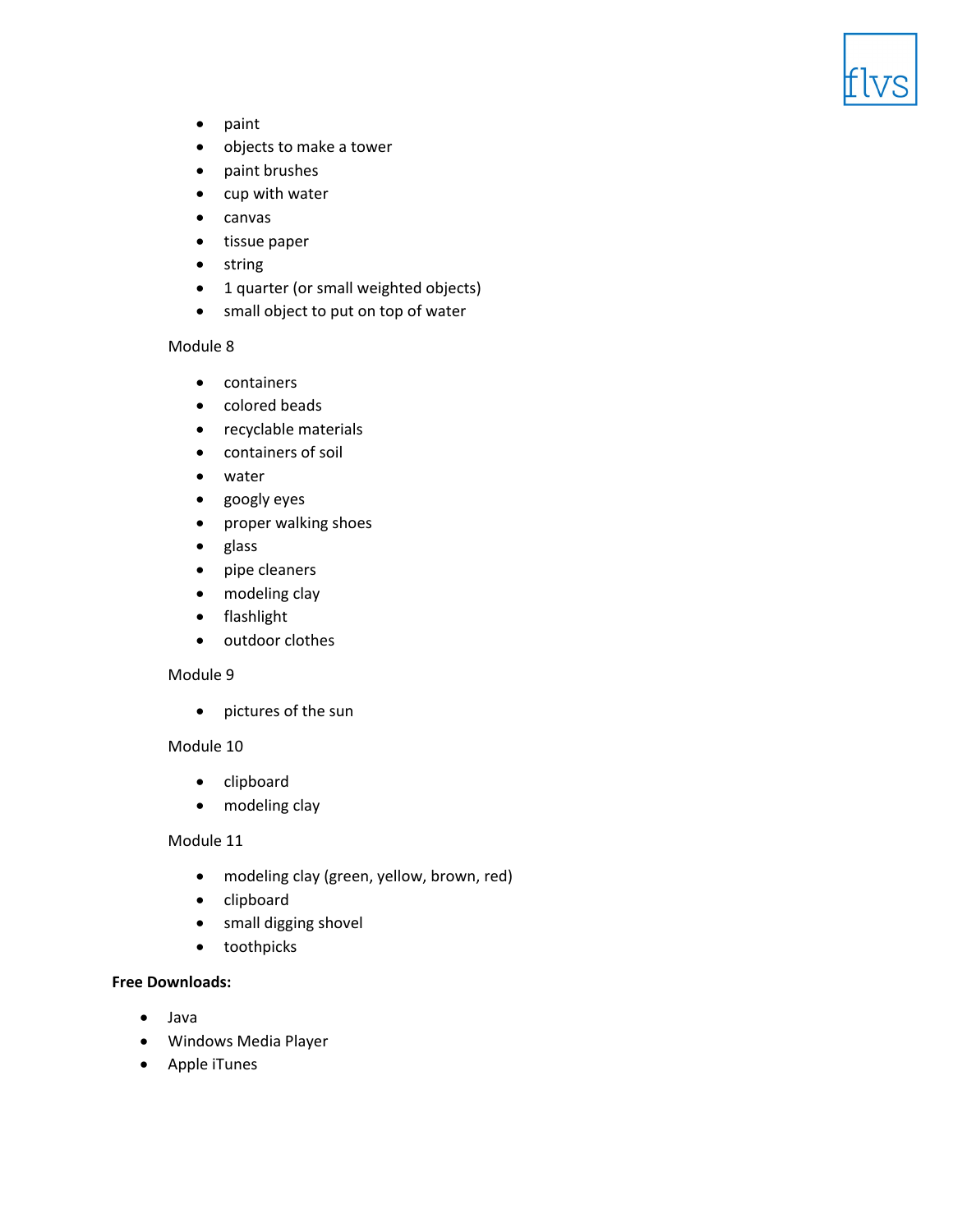

### **Student-Supplied Resources:**

- Printer
- Disk space on your computer as well as external device to back up your files (flash drive, external hard drive, CD–Rom, etc.)
- Cell phone to take photo of student's work or scanner to scan student's work
- Science Notebook (three-ring binder)
- Pencils
- Erasers
- Scissors
- Crayons and colored pencils
- Glue
- Tape
- Ruler
- Printer paper
- Multi-colored paper

### **Module Specific Materials:**

- chalk (or rope, string)
- partner
- tracks (strings, towels, etc.)
- a small piece of paper/foil
- coat hanger
- ball
- strong tape (duct/electrical)
- food color/glitter/dish soap
- paint
- pillow
- jacket/shirt
- string/yarn
- screw
- candies/stickers/buttons
- bin with water
- paper towel rolls/cardboard
- various toys
- jump rope
- a soft object (pillow, feather)
- cardboard
- toothpicks
- two Styrofoam cups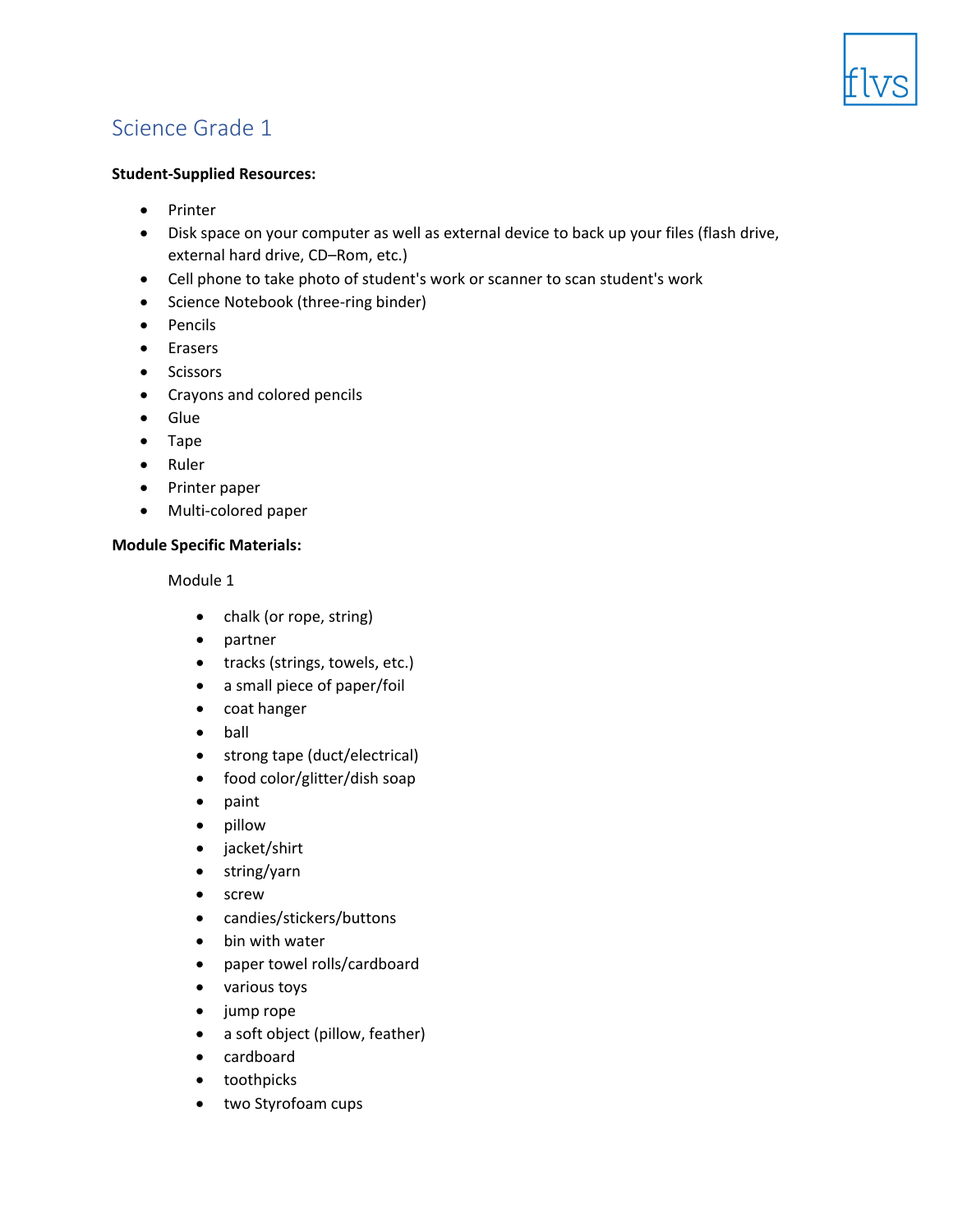- plastic water bottle
- two empty 16-ounce bottles
- container for balls
- drawer
- lid
- something with a zipper
- two plastic bottle caps
- screwdriver
- stack of books/boxes
- dominoes/blocks

- magazines/flyers
- round objects
- glitter
- cups
- stopwatch
- wax paper
- plate
- popsicle sticks
- magnifying glass
- flashlight
- sunlight
- newspaper
- nook
- cotton balls/cotton swabs
- black paper
- plastic wrap
- sunscreen
- aluminum foil

- sand or dirt
- small stones
- various sized containers
- clear plastic bottle with cap
- measuring cups
- clipboard
- dish washing fluid
- spray bottle
- toothpicks
- fan
- baking soda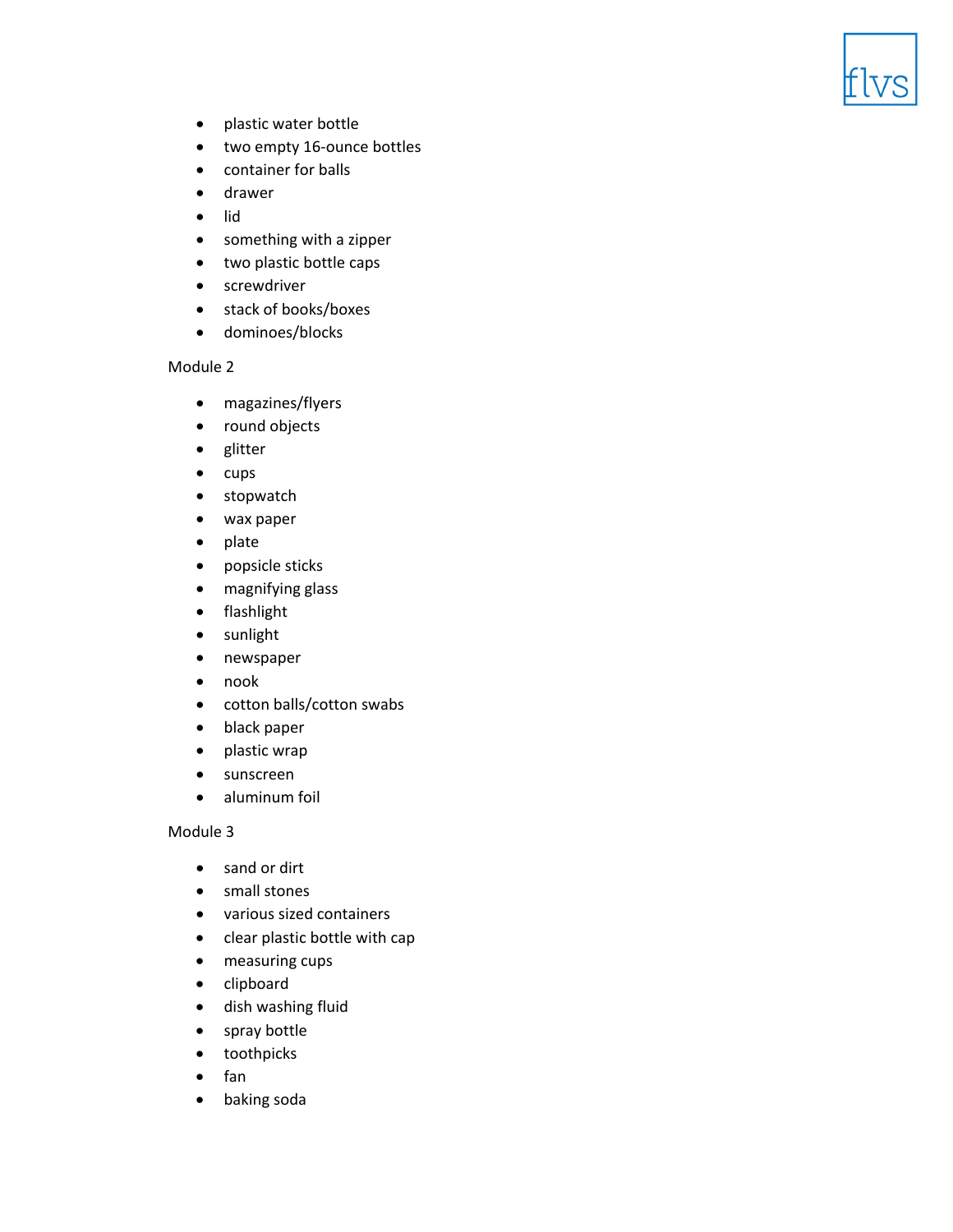

- white vinegar
- mini marshmallows
- medium sized rock
- drinking straw
- paper plates
- food coloring (red and yellow/orange)
- glitter
- toys
- tray

- paper clip
- washable paint
- shoe
- white paper
- ball
- coin
- spoon or dropper
- tissue
- cardstock

### Module 5

- three containers
- clipboard
- mini shovel, scoop, or cup
- big tray

- plants
- sun protection
- vegetable plant
- two plants
- construction paper (green, brown, white)
- pictures from magazines, the internet, or my own drawings
- straws
- yarn
- foam board
- hand lens (magnifying glass)
- magazines
- wild plant
- chart of leaf types
- colored papers or crepe papers
- beads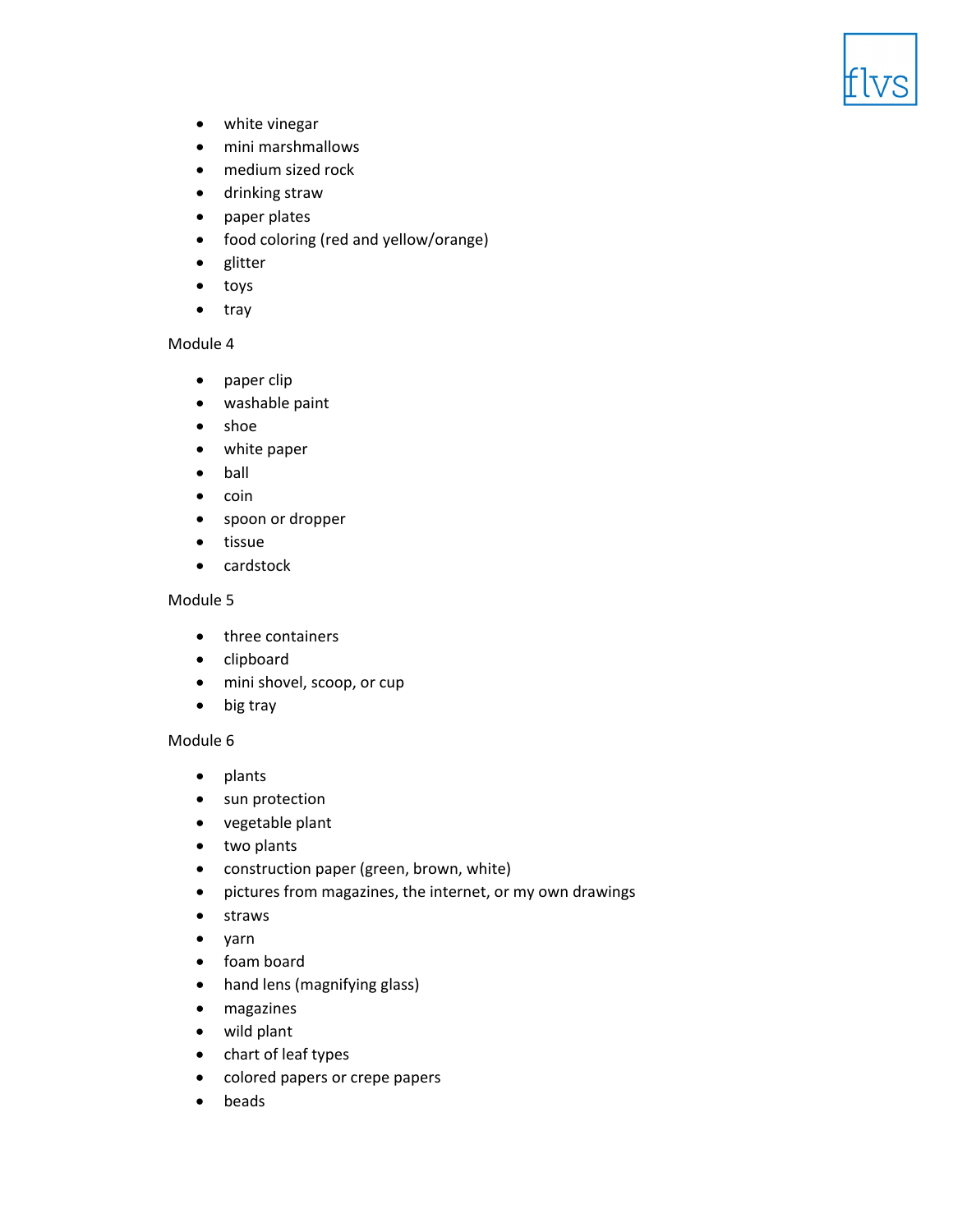

- pipe cleaners
- pom-poms

- plant
- building blocks
- two lima beans
- soil
- a healthy, green plant
- plastic baggies
- paper towel
- clipboard
- plastic grocery bag
- paper clips
- black construction paper
- spray bottle

### Module 9

- modeling clay
- art supplies

### Module 10

- 10 objects
- bag
- thermometer

- Java
- Windows Media Player
- Apple iTunes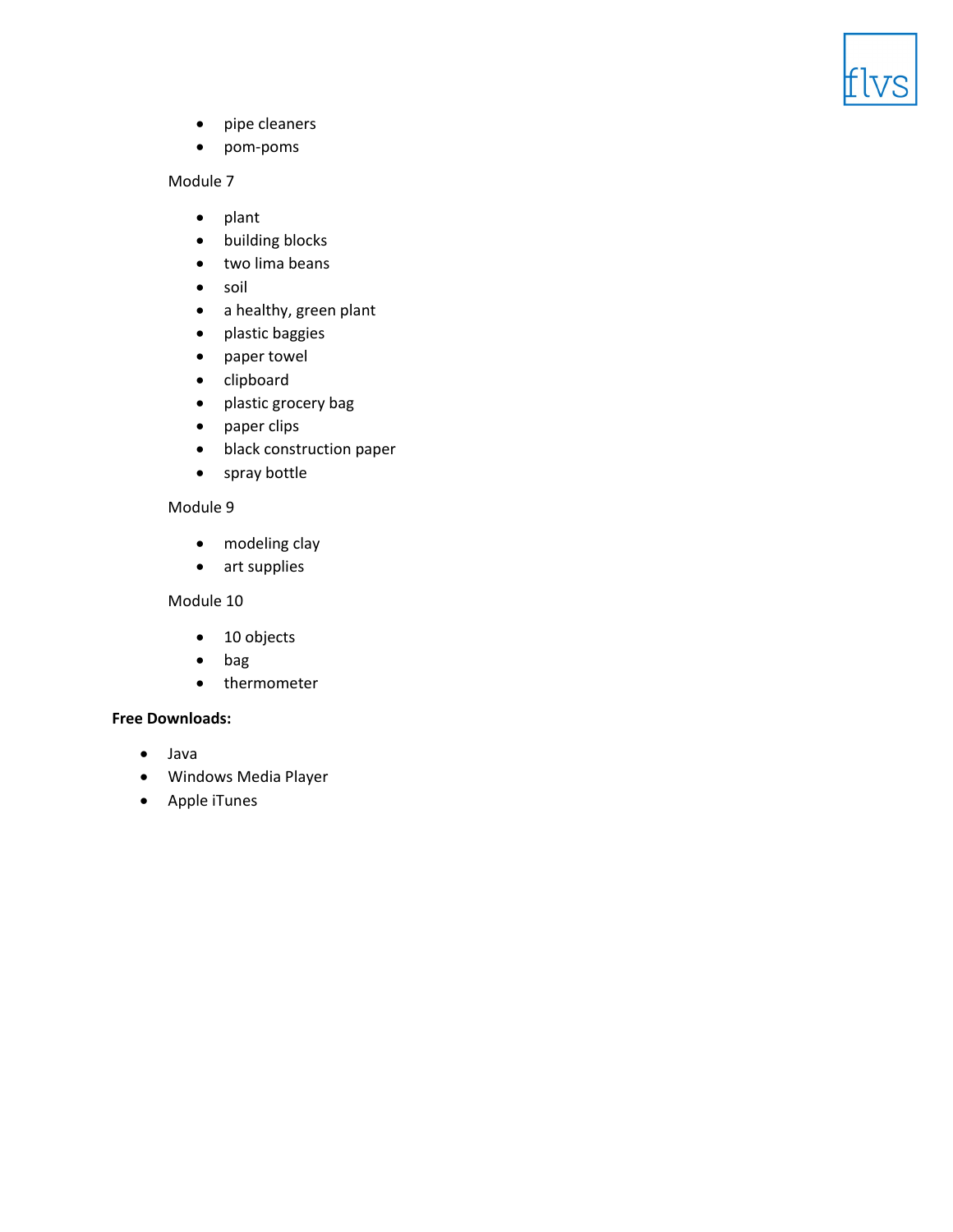

### **Student-Supplied Resources:**

- Printer
- Disk space on your computer as well as external device to back up your files (flash drive, external hard drive, CD–Rom, etc.)
- Cell phone to take photo of student's work or scanner to scan student's work
- Science Notebook (three-ring binder)
- Pencils
- Erasers
- Scissors
- Crayons and colored pencils
- Glue
- Tape
- Ruler
- Printer paper
- Multi-colored paper

### **Module Specific Materials:**

Module One

- nearby objects
- empty juice box
- sponge
- magnets
- large bowl
- a plant in soil
- thermometer (in Celsius)
- paper plate
- flat rock
- can of soda (not diet soda)
- a weight (eraser, washer, etc.)
- hollow roll (paper towel or toilet paper roll)
- string

### Module Two

- blender
- strawberries
- banana
- milk
- yogurt
- balloon
- lid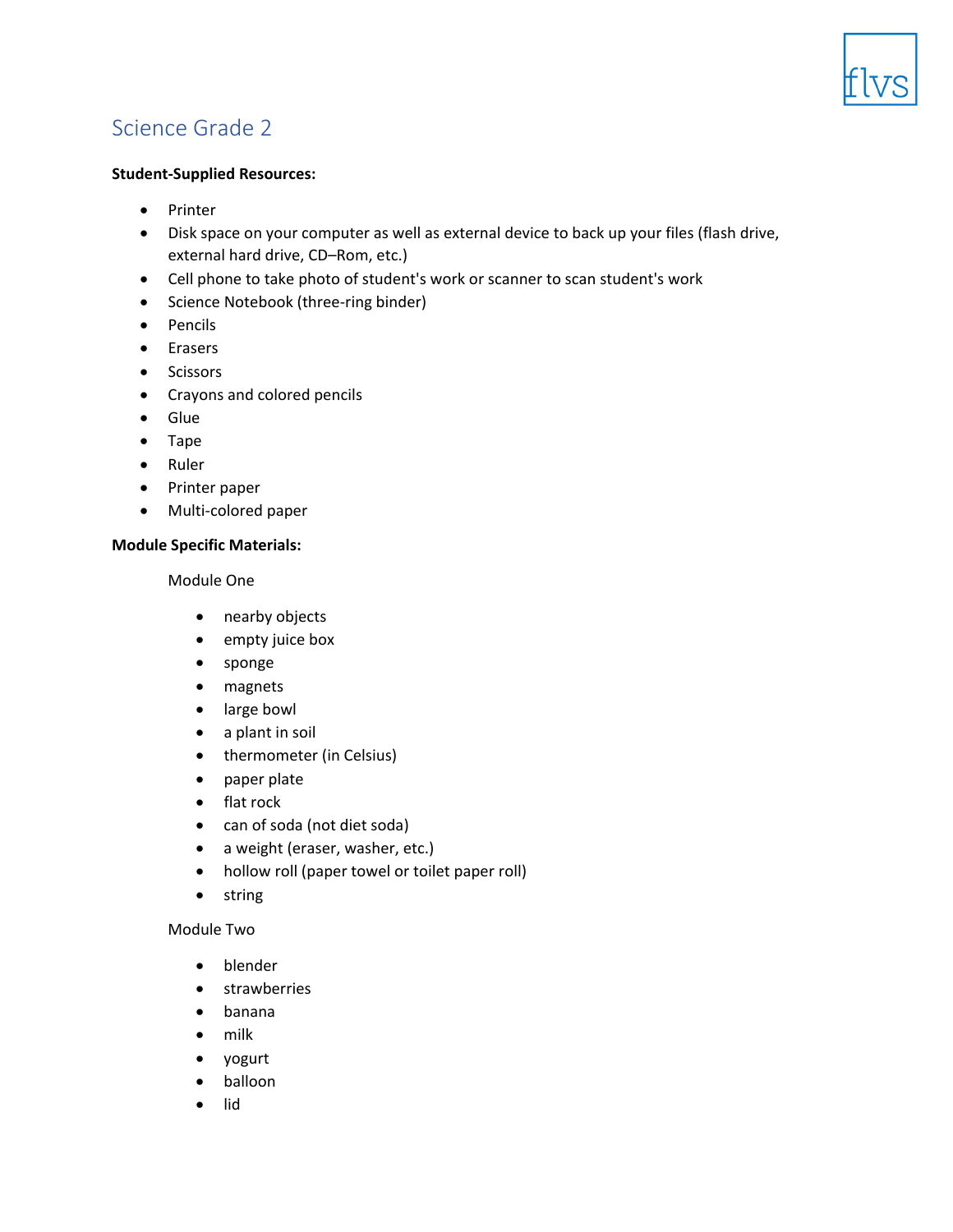- solid from the kitchen (apple, banana etc.)
- 2 containers of different sizes
- liquids (oil, water, milk, juice)

### Module Three

- small measuring container
- medium measuring container
- different shaped containers
- large measuring container
- small bowl

### Module Four

- different materials
- freezer
- building blocks
- bowls
- round, colorful candies
- plate
- ice cube tray
- measuring tools
- food coloring
- spoon
- drinking cup
- ice
- rock salt
- bottled water

### Module Five

- local weather forecast
- online weather report (optional)
- an outdoor thermometer in degrees Celsius
- rocks
- pictures of rocks from magazines or online
- animal parts (bugs, bones, shells, nails, etc.)
- containers to hold soil
- nail to make holes
- soil
- paper plate
- soil from your area (garden, backyard, park, etc.)
- hand lens
- coffee can with lid
- masking tape
- dead plant parts (roots, twigs, leaves, bark, etc.)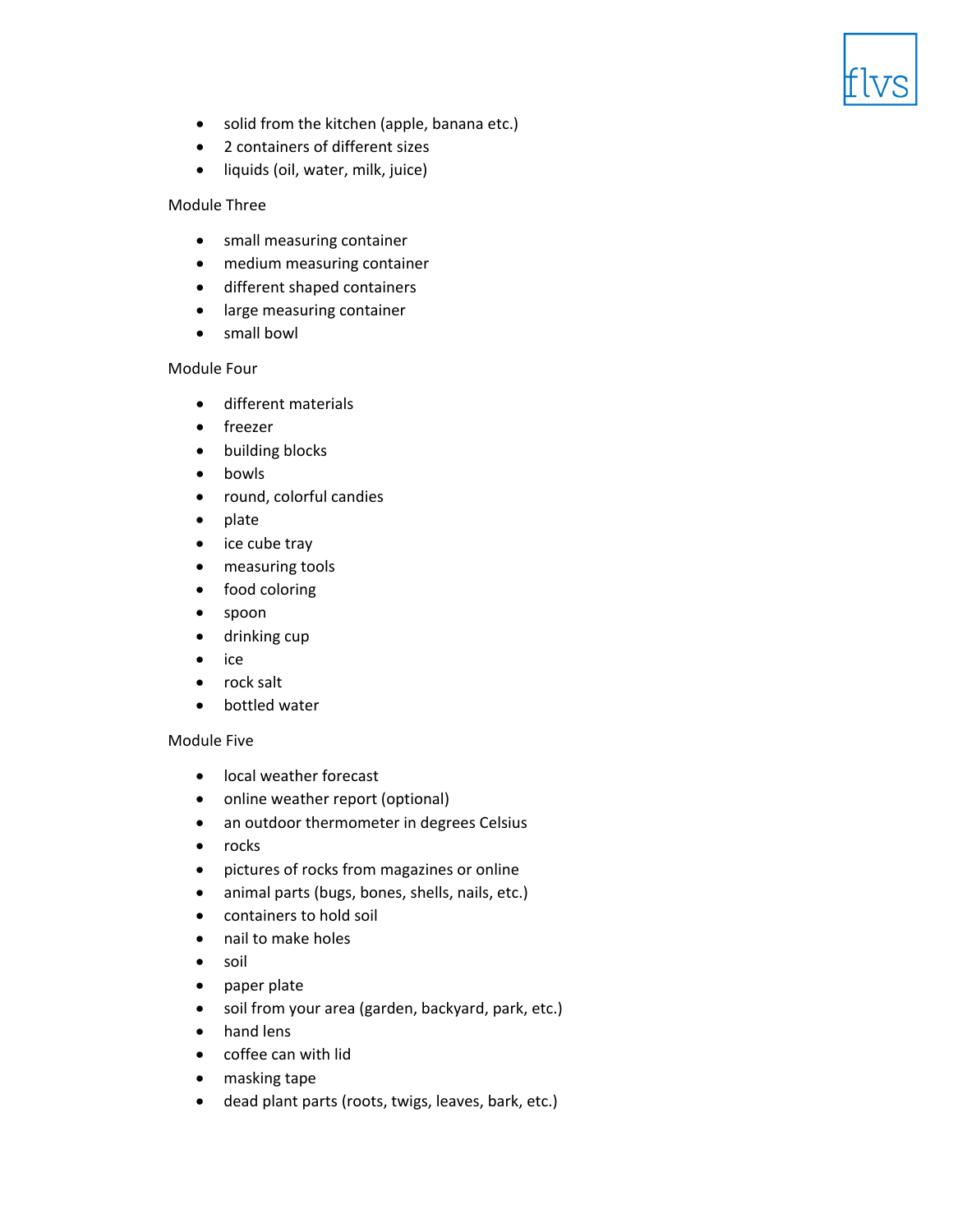

- measuring cups
- jar
- plastic spoon
- soil from the beach

### Module Six

- marshmallows
- graham crackers
- craft sticks
- empty plastic water bottle
- one straw
- push pins
- pretzel sticks
- toothpicks
- modeling clay
- aluminum foil
- form of research; website, book, magazine etc.

### Module Seven

- rocks
- pictures of rocks from magazines or online
- animal parts (bugs, bones, shells, nails, etc.)
- containers to hold soil
- nail to make holes
- soil
- paper plate
- soil from your area (garden, backyard, park, etc.)
- hand lens
- coffee can with lid
- masking tape
- dead plant parts (roots, twigs, leaves, bark, etc.)
- measuring cups
- jar
- plastic spoon
- soil from the beach

### Module Eight

- large container
- empty plastic bottle
- three pots for soil
- cups for water
- sand/soil
- thermometers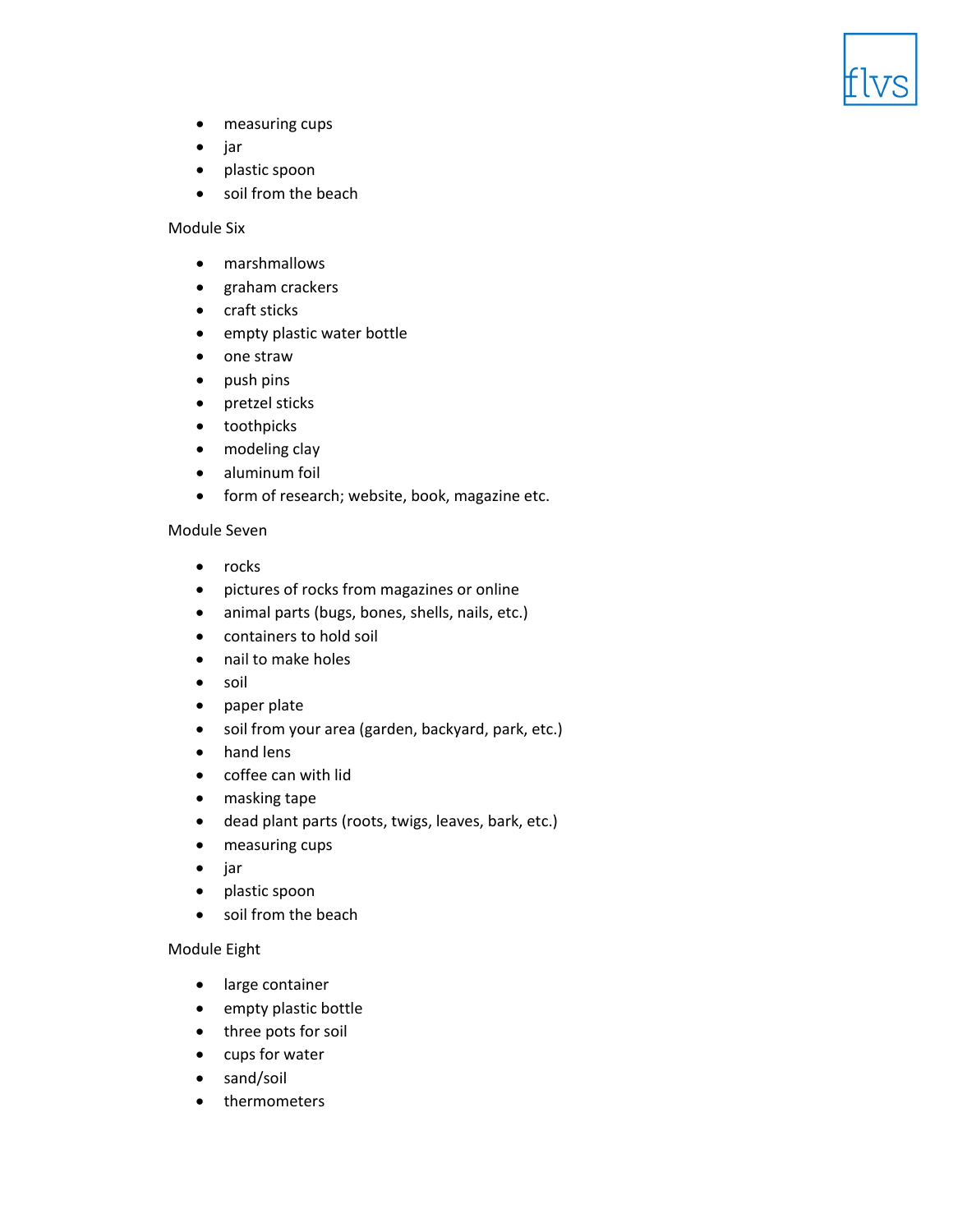

• research materials (website, book, magazine etc.)

### Module Ten

- two magnetic objects
- two non-metal objects
- cardboard box
- small object attracted to a magnet
- an object that can be pushed and pulled
- three light objects
- three heavier objects
- three objects with a round shape
- object that can be pushed and pulled with small and big force
- object that can be moved with safe open area
- seven wooden craft sticks
- seven rubber bands
- one plastic spoon
- one small ball of playdough (or small eraser)
- safety glasses
- three objects with an irregular shape

### Module Eleven

- timer
- two balloons
- mystery objects
- blindfold or container for objects
- ziplock bag
- bread
- vinegar

### Module Twelve

- three seeds
- three pots to plant the seeds in
- soil

### Module Thirteen

- socks
- shovel
- soil
- several containers for planting
- cardboard
- playdough
- cloths
- pipe cleaners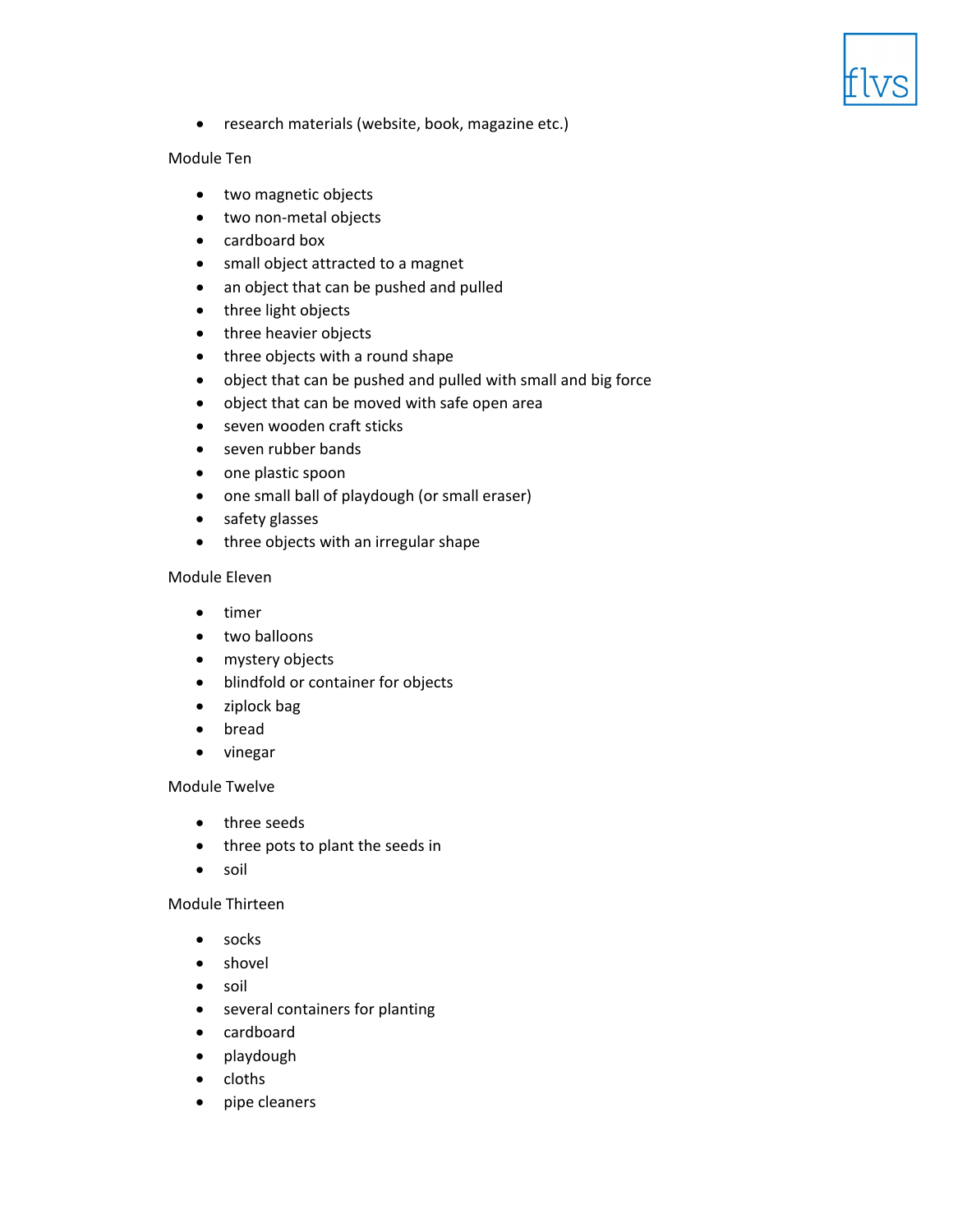

- styrofoam
- cotton balls
- bird seeds
- paper plate
- four types of dry pasta
- lima beans
- hand lens
- lima beans soaked overnight
- paper towels
- mason jar with lid

- Java
- Windows Media Player
- Apple iTunes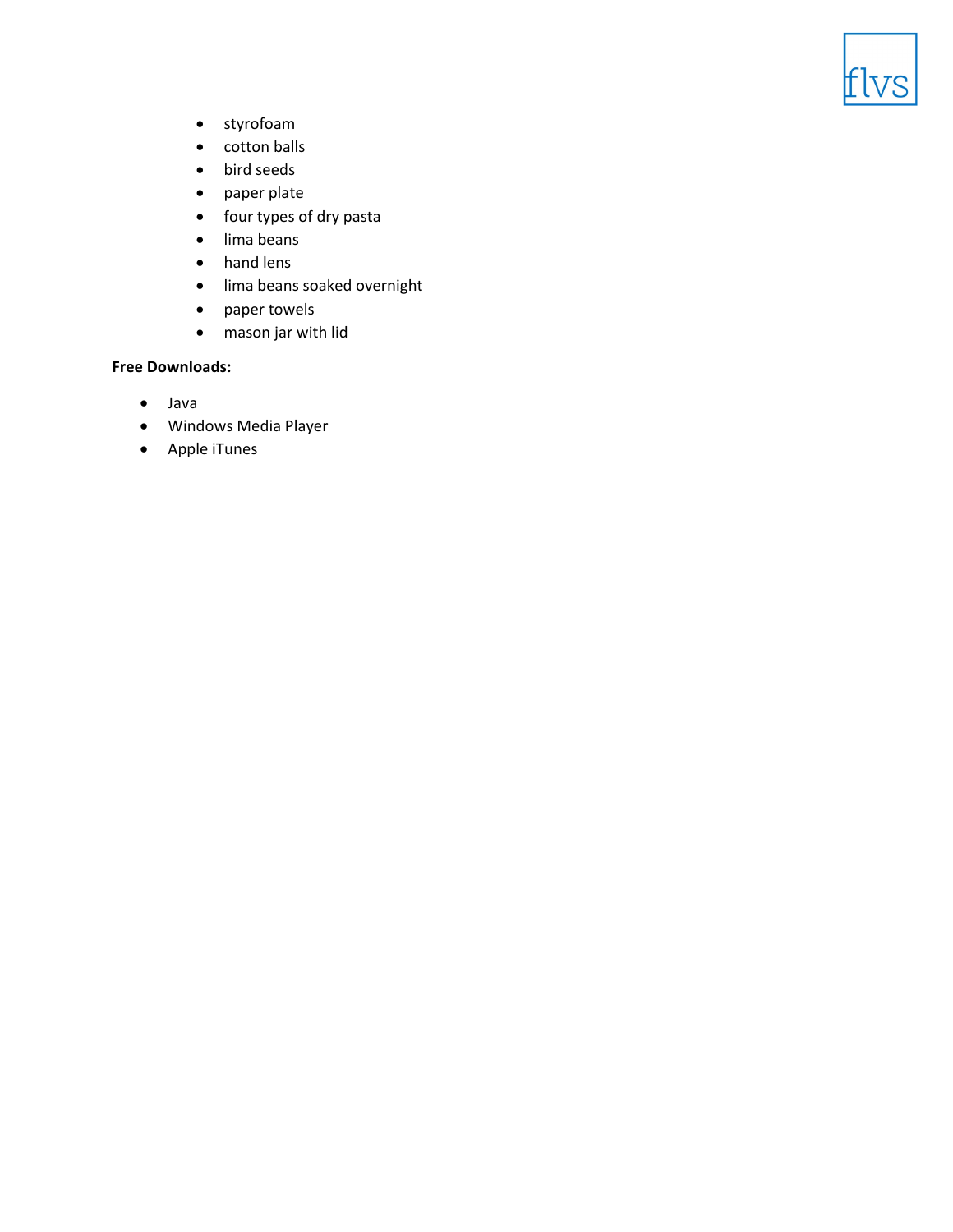

### **Student-Supplied Resources:**

- Printer
- Disk space on your computer as well as external device to back up your files (flash drive, external hard drive, CD–Rom, etc.)
- Cell phone to take photo of student's work or scanner to scan student's work
- Science Notebook (three-ring binder)
- Pencils
- Erasers
- Scissors
- Crayons and colored pencils
- Glue
- Tape
- Ruler
- Printer paper
- Multi-colored paper

### **Module Specific Materials:**

Module 01

- second story window/high place
- timer
- at least 5 round objects
- weights
- scale
- masking tape
- measuring tape
- plastic cup
- sink

Module 02

- modeling clay
- glitter glue
- shiny beads
- sparkles
- black construction paper
- flashlight
- cardboard

- object to push or pull
- modeling clay/pizza dough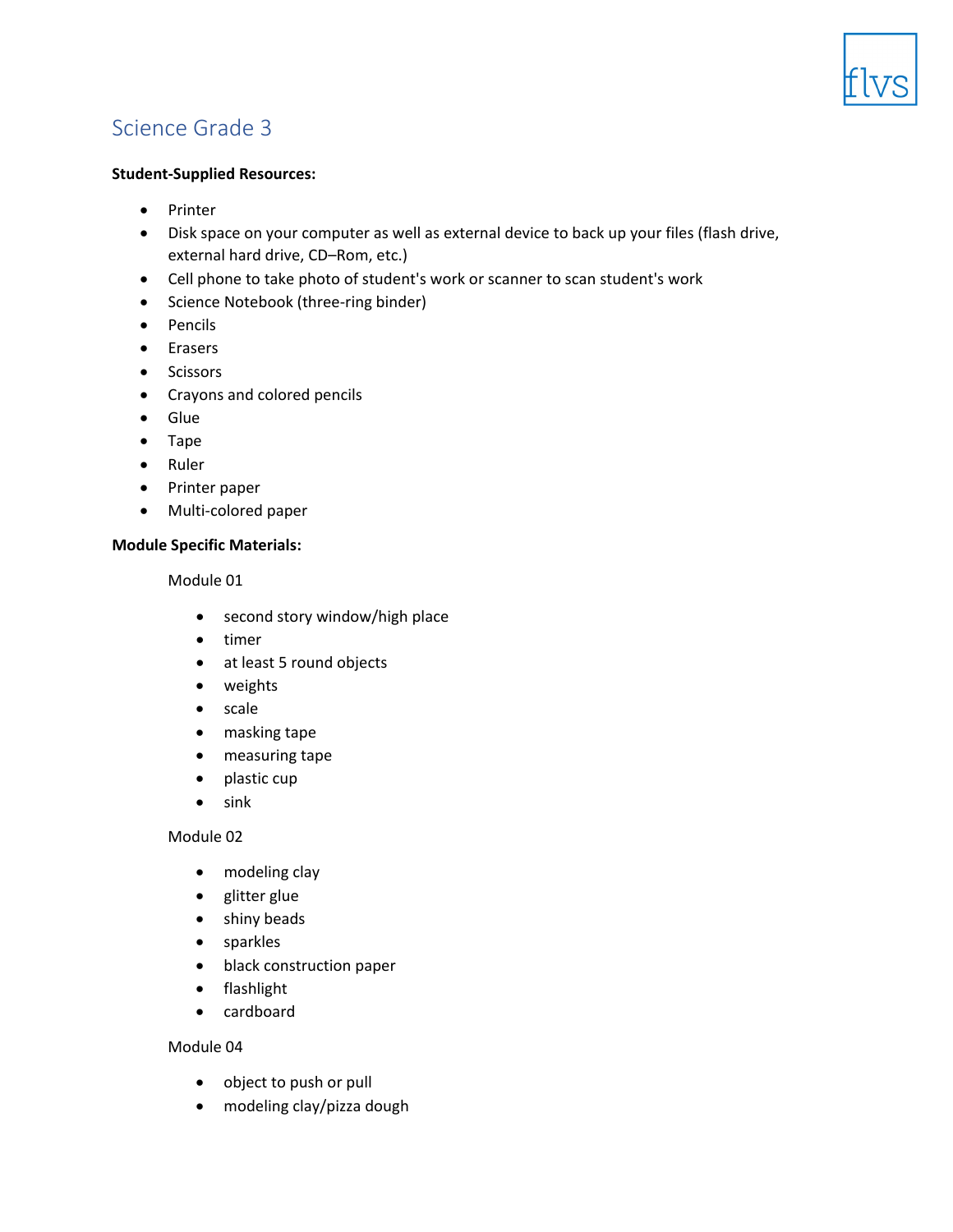- twenty metal paper clips
- balloon
- mirror
- aluminum foil or paper
- frozen banana or any fruit or vegetable
- magnet

- carpet
- sandpaper
- two objects to rub together
- cell phone
- cardboard pizza box or shoe box
- aluminum foil
- graham crackers
- marshmallows
- chocolate bars
- flashlight
- light bulb in a lamp
- two pieces of black paper
- cold glass of water
- two cups of sand
- two balls
- two cotton balls
- plastic wrap
- box cutter
- oven mitts
- thermometer

- dark room
- cereal box
- modeling clay
- tape or elastic bands
- metal spoon
- three long skinny objects (waterproof)
- three flashlights
- red tissue paper
- yellow tissue paper
- cardboard
- at least six test objects
- white paper
- six different colors of construction paper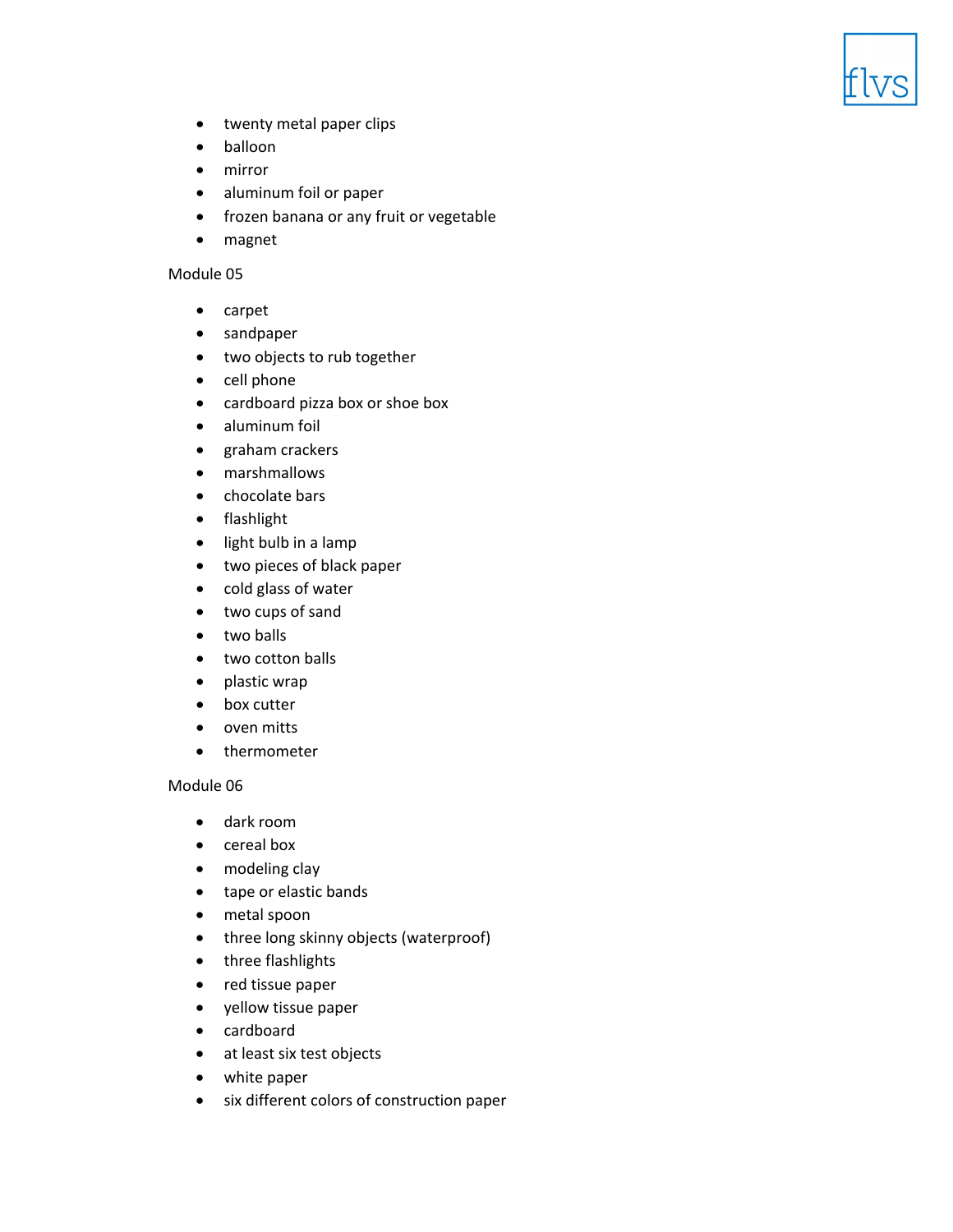

- ice
- laser pointer
- hallway with a room halfway up the hall
- five or more materials of mixed media (transparent, translucent, and opaque)
- mirror
- black construction paper
- clear pitcher of water
- materials to make a poster (pictures, glue, scissors, etc.)
- forms of research (i.e. internet, magazines, etc.)
- timer
- sunlight (or a lamp)
- six thermometers
- six clear plastic cups

- two solid objects
- two liquid objects
- thermometer
- six food items
- container
- container to measure liquid with
- two containers about the same size
- one liter measuring container

### Module 08

- ice cubes
- a container
- water
- stove (or microwave)
- ice cube tray
- freezer
- pot
- small mirror

- shoebox
- cardboard
- small potted plant
- two sponges
- string
- thumbtack
- tray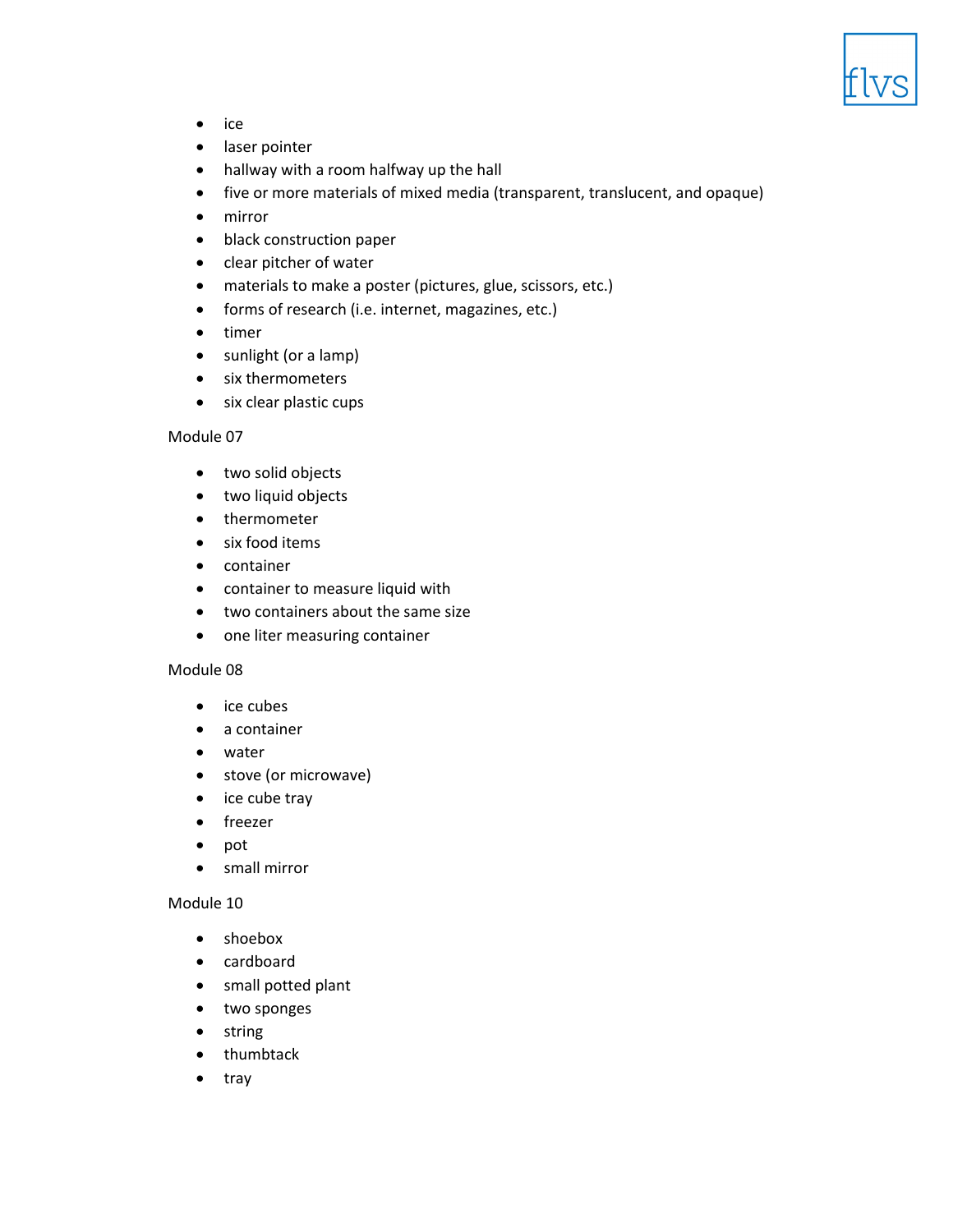

- Java
- Windows Media Player
- Apple iTunes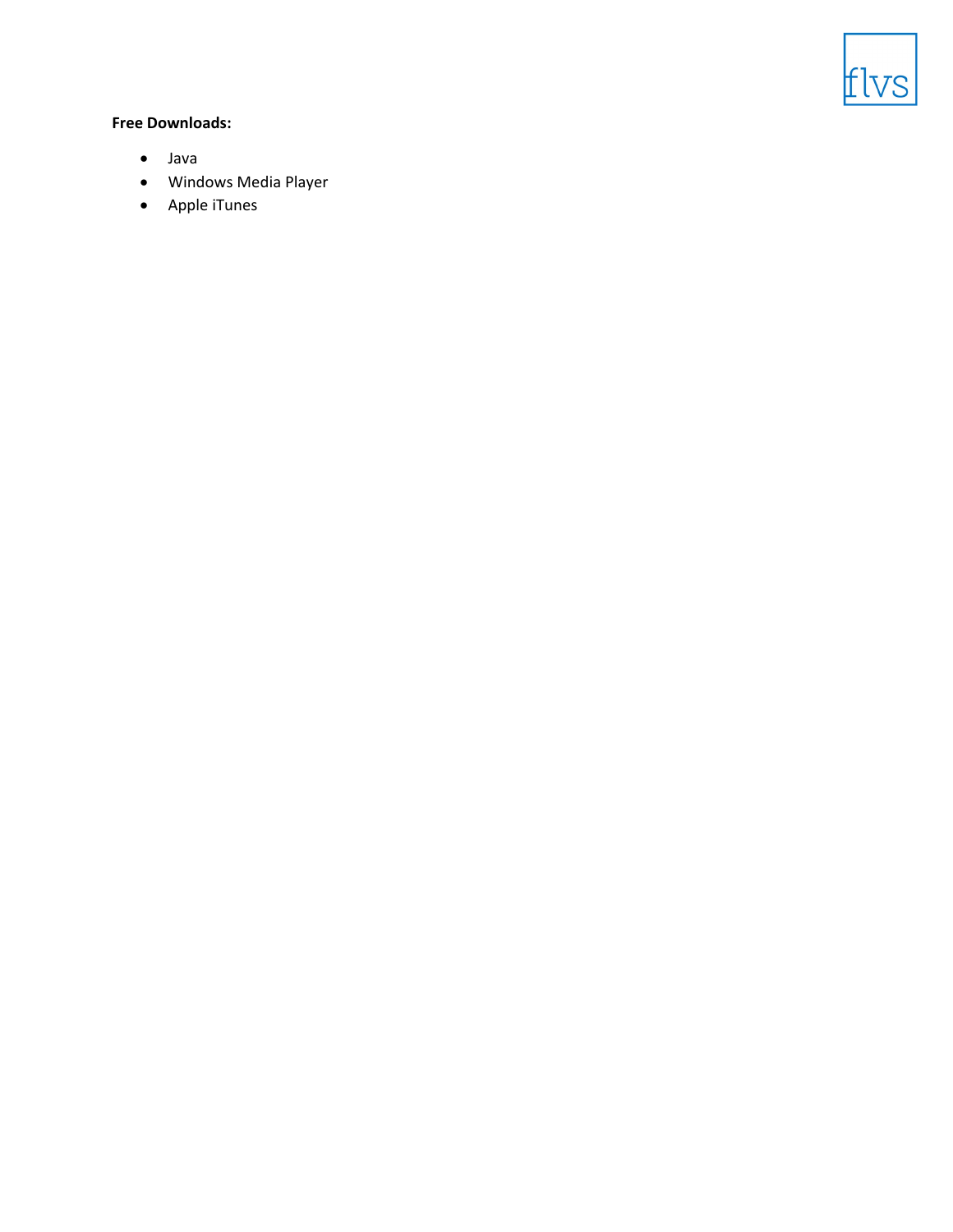

### **Student-Supplied Resources:**

- Printer
- Disk space on your computer as well as external device to back up your files (flash drive, external hard drive, CD–Rom, etc.)
- Cell phone to take photo of student's work or scanner to scan student's work
- Science Notebook (three-ring binder)
- Pencils
- Erasers
- Scissors
- Crayons and colored pencils
- Glue
- Tape
- Ruler
- Printer paper
- Multi-colored paper

### **Module Specific Materials:**

Module One

- \*copper
- \*iron
- \*nickel
- \*steel
- plastic
- rubber
- wood
- two bar magnets

*\*These metals are often found in common household items. Examples are given in the lesson in addition to accompanying video demonstrations.*

### Module Two

- calculator
- tennis ball
- various objects

### Module Three

- tall glass
- water
- spoon
- ice cubes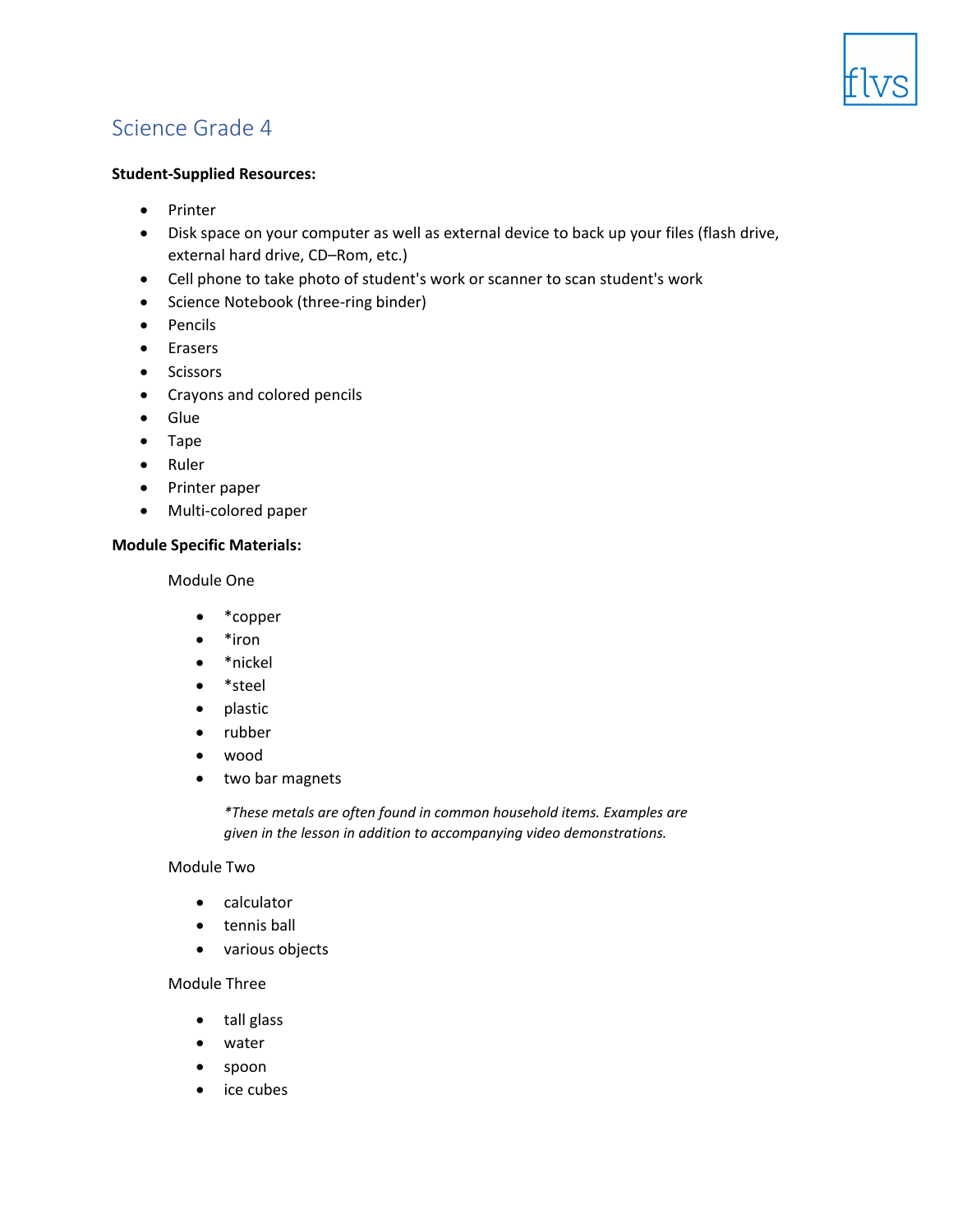

- aluminum foil
- plastic wrap
- bubble wrap
- cardboard
- stopwatch
- two containers
- salt (or sand/sugar)
- one box (shoebox/cereal box)
- one paper towel roll
- utility knife
- one clothes pin
- one small wooden block
- 12-15 rubber bands
- marshmallows
- one 2 l water bottle
- one stopwatch

### Module Four

- three objects
- one plate
- one book
- a piece of sandpaper
- one whole pineapple
- pair of jeans
- 10 objects
- magnet
- one egg (uncooked)
- a brownie
- an almond
- a green pepper
- a cookie
- a plastic re-sealable bag
- weights
- one whole banana
- one whole apple
- pan/scale/balance
- freezer
- plastic water bottle
- liquid
- measuring cups
- two different shaped containers

### Module Five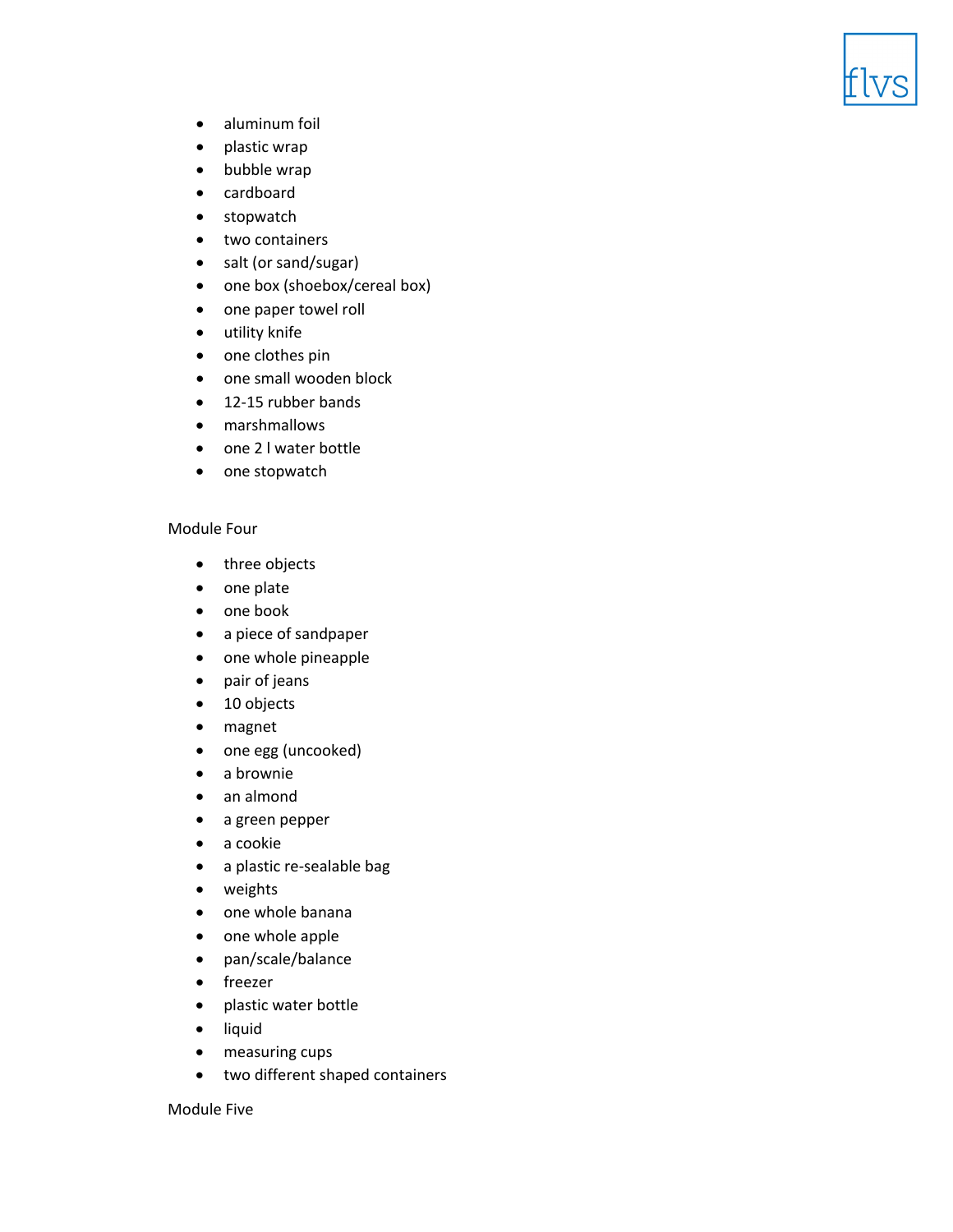

- bowl
- fork/spoon/spatula
- two 1 liter milk cartons
- gypsum
- water
- balloon
- measuring cup

#### Module Six

- plastic knife
- aluminum foil
- plastic containers
- tongs

### Module Seven

- a pair of old socks
- shoebox
- soil
- water
- plastic bag

### Module 9

- various candies
- large marshmallows, fruit, or vegetables
- pipe cleaners
- toothpicks

### Module Ten

- plastics or foil container
- clay
- straws
- paper clips

### Module Twelve

- an object that spins, e.g. an office chair
- styrofoam model of the earth
- large object to represent the sun, e.g. basketball

- Java
- Windows Media Player
- Apple iTunes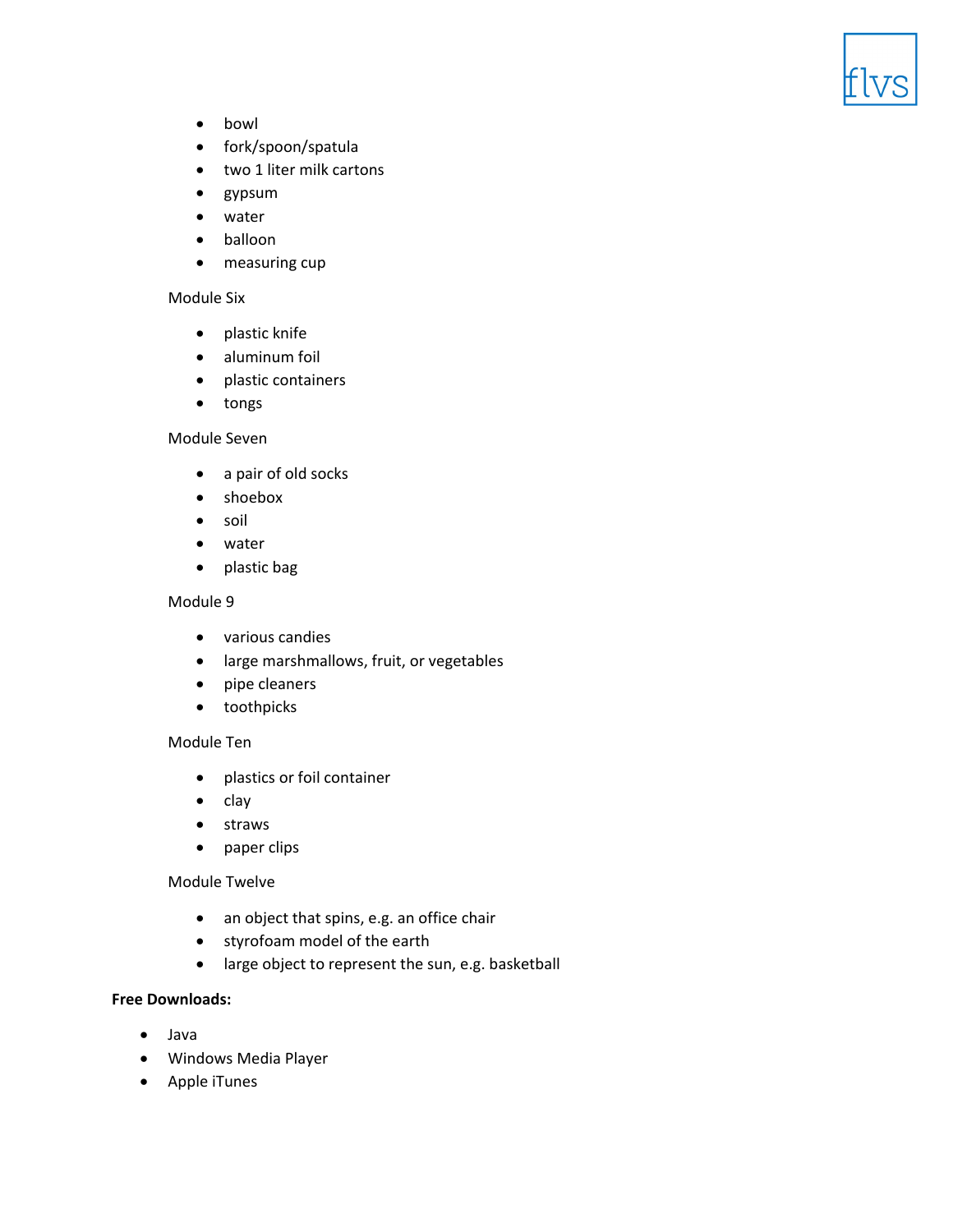

### **Student-Supplied Resources:**

- Printer
- Disk space on your computer as well as external device to back up your files (flash drive, external hard drive, CD–Rom, etc.)
- Cell phone to take photo of student's work or scanner to scan student's work
- Interactive Notebook (three-ring binder)
- Pencils
- Erasers
- Scissors
- Crayons and colored pencils
- Glue
- Tape
- Ruler
- Printer paper
- Multi-colored paper

### **Module Specific Materials:**

Module 01

- liquid soap
- juice
- milk
- water
- cooking oil
- soil
- salt
- pepper
- baking powder
- cocoa
- thermometer
- water with ice
- sugar
- four objects
- stick of butter
- small pot
- mixing bowl
- scale
- oven mitts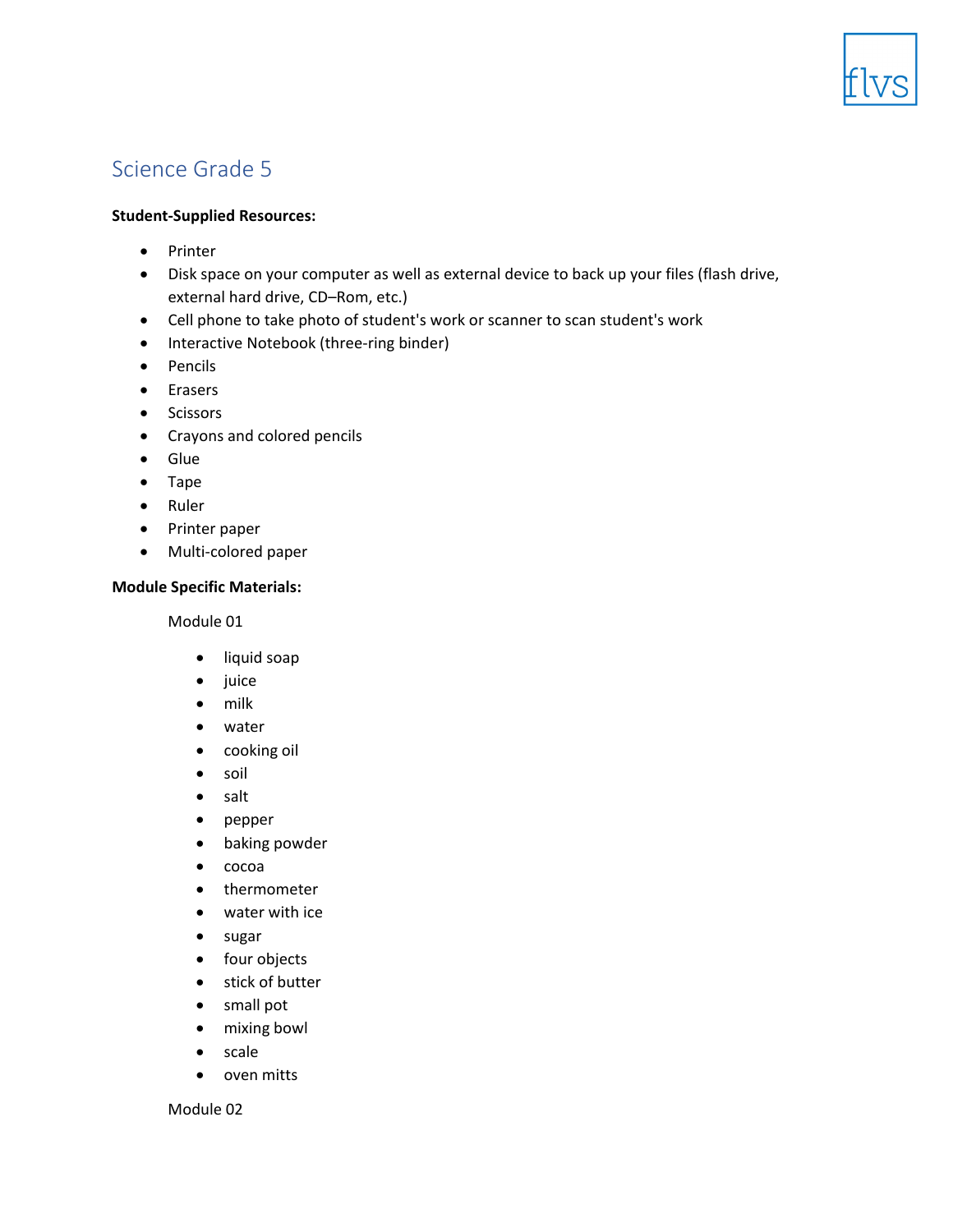

- baking soda
- vinegar
- container (i.e. soda bottle)
- four plastic containers
- water
- household materials
- spoon
- salt
- flour
- paper clips
- buttons
- pasta noodles
- other small household objects

- three cups
- measuring spoon (tbsp.)
- ice cube tray
- freezer
- kettle
- fridge
- stopwatch
- thermometer
- three Alka Seltzer<sup>®</sup> tablets

### Module 05

- tin foil or modeling clay
- large plastic container, sink, or bathtub
- fan with low and high settings
- rubber ball
- meter stick

### Module 06

- rocket template
- straw
- heavy object
- light object

- three objects that transform electrical energy
- battery
- wires with alligator clips or metal coat hangers or aluminum foil
- small light bulb or buzzer